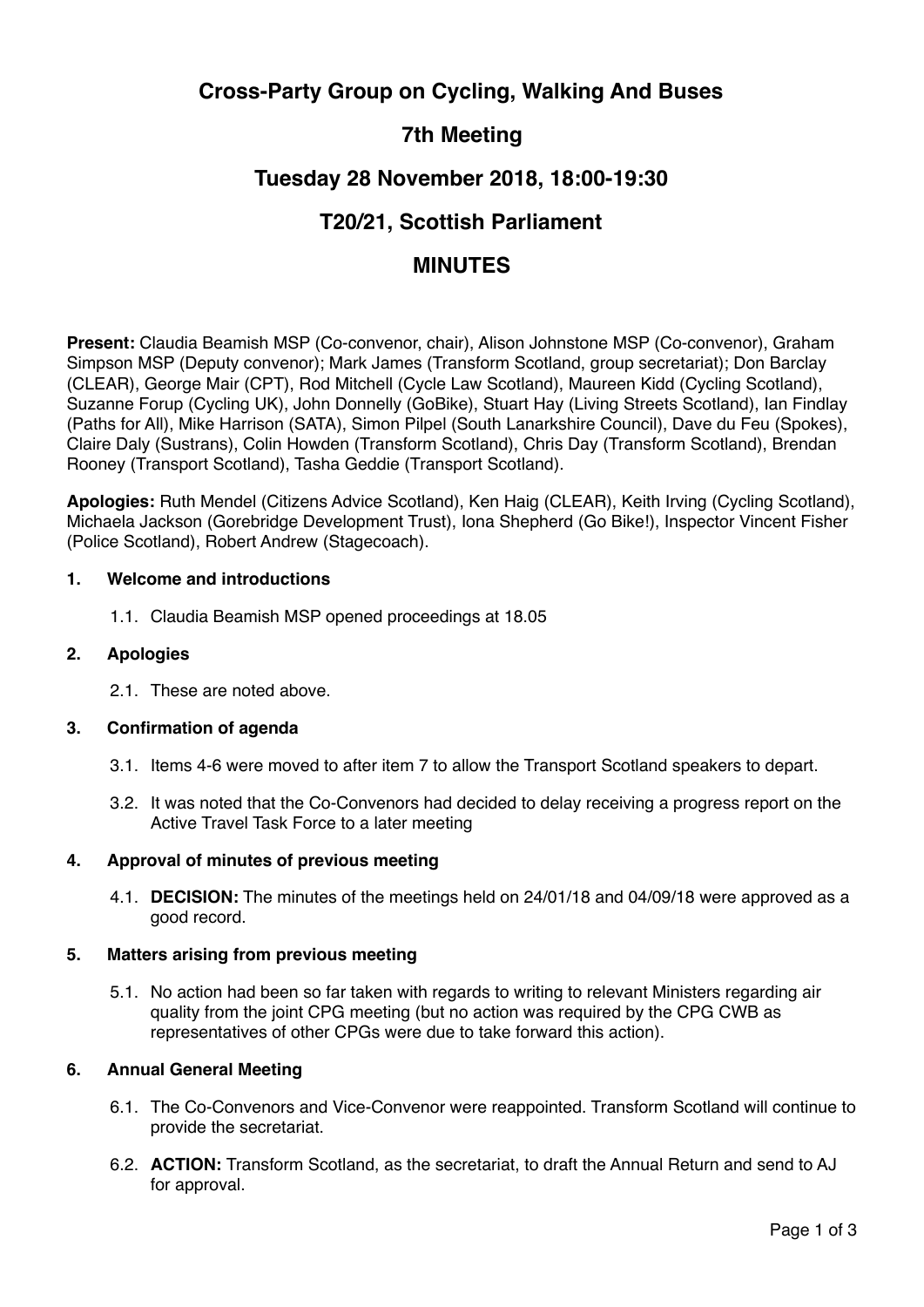### **7. Presentation from Brendan Rooney & Tasha Geddie, Transport Scotland on the topic of the Transport Bill**

7.1. Brendan Rooney [BR] made a presentation with an overview of the Transport Bill. There are a broad range of issues covered in the Bill. The presentation is available on the Transform Scotland [website](http://transformscotland.org.uk/scottish-parliament-cross-party-group-on-cycling-walking-and-buses/). The Bill is scheduled to complete parliamentary scrutiny by the 2019 summer recess. He reported a delay in the timeline of the Transport Bill: "late Jan" for the Stage 1 report, and "Easter" for Stage 2.

The presentation covered a range of topics:

Low Emission Zones (LEZs)

Bus service provisions

Smart & Integrated ticketing

Pavement and Double Parking

Road Works

7.2. NGO (Transform Scotland) commentary on evidence sessions and examples of possible additions to the Bill:

Chris Day (CD) & Colin Howden (CH) of Transform Scotland gave an overview of the REC Committee evidence sessions and followed this with comments on bus services with local authority ownership models and pavement parking.

Bus Services - Whilst new measures on ownership and structure of bus services is in the Bill there is a lack of new measures for tackling congestion or for demand management.

Pavement parking - There is a major problem with enforcement of pavement parking if there is a 20 minute grace period.

Ideas for Stage 2 of the process that could be included in potential amendments;

- Pavements and footways need to be kept clear with restrictions needed on parking on cycle lanes and zig zags.
- Improvements to TROs in order to speed up processes
- Roadworks lane rental
- Provision for introduction of Private Non Residential Parking Levies (PNRPL). There is support from both Glasgow City Council and The City of Edinburgh Council for enabling legislation.

A limited number of questions were asked during the presentation after which the Transport Scotland (TS) civil servants left. This was followed by a general discussion on a range of the issues raised. Some questions remained unanswered as TS had already left, to be raised again in the future.

7.3. Graham Simpson asked if smart & integrated ticketing was to be nationwide or local. TS stated the aim was local but legislation makes strides towards nationwide provision. Simon Pilpel (SP) asked if Smart ticketing was multimodal or just buses. BR said the aim was as wide possible and flexible for future additions. George Mair (GM) said there had been some introduction of multi operator ticketing and a working group already meets. However it was was a challenge keeping up with changing technology.